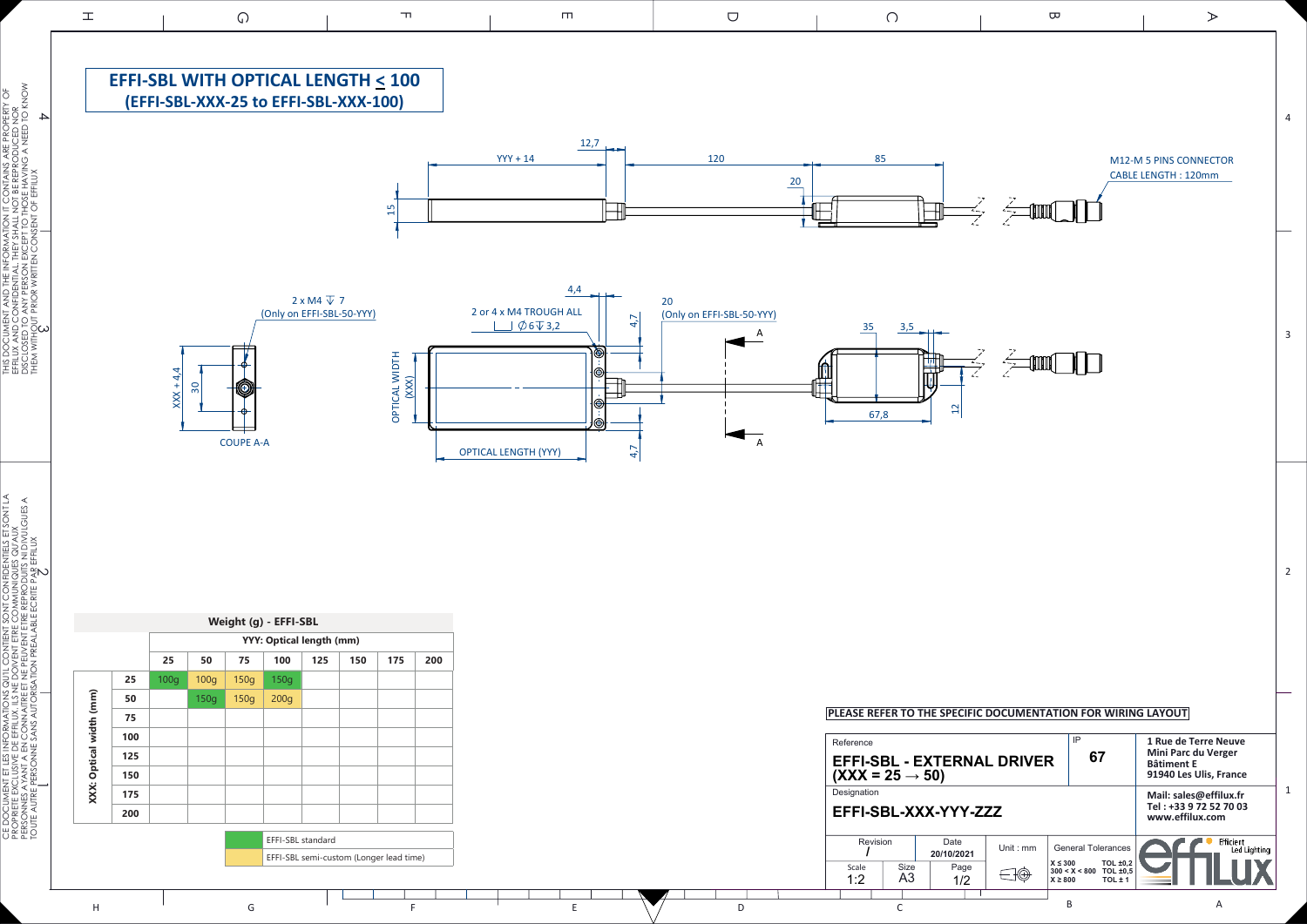





i începte de la personne :<br>Personnes Ayant A En<br>Toute Autre Personne :

CE DOCUMENT ET LES INFORMATIONS QU'IL CONTIENT SONT CONFIDENTIELS ET SONT LA PROPRIETE EXCLUSIVE DE EFFILUX. ILS NE DOIVENT ETRE COMMUNIQUES QU'AUX PERSONNES AYANT A EN CONNAITRE ET NE PEUVENT ETRE REPRODUITS NI DIVULGUES A

TOUTE AUTRE PERSONNE SANS AUTORISATION PREALABLE ECRITE PAR EFFILUX

**SANS** 

THIS DOCUMENT AND THE INFORMATION IT CONTAINS ARE PROPERTY OF EFFILUX AND CONFIDENTIAL. THEY SHALL NOT BE REPRODUCED NOR DISCLOSED TO ANY PERSON EXCEPT TO THOSE HAVING A NEED TO KNOW

SHALL I TTO TH

THFY

THEM WITHOUT PRIOR WRITTEN CONSENT OF EFFILUX



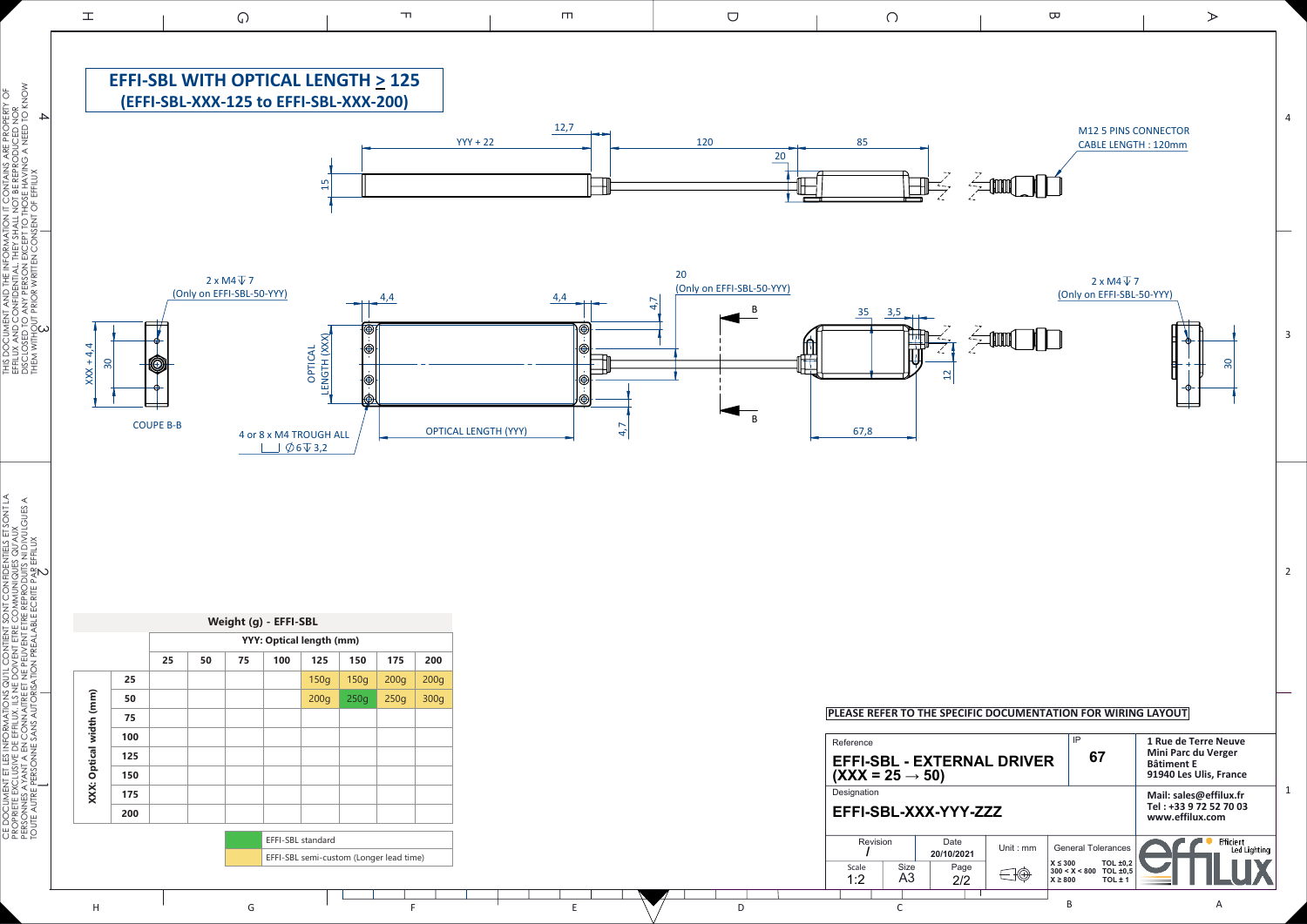

CE DOCUMENT ET LES INFORMATIONS QU'IL CONTIENT SONT CONFIDENTIELS ET SONT LA PROPRIETE EXCLUSIVE DE EFFILUX. ILS NE DOIVENT ETRE COMMUNIQUES QU'AUX PERSONNES AYANT A EN CONNAITRE ET NE PEUVENT ETRE REPRODUITS NI DIVULGUES A

THIS DOCUMENT AND THE INFORMATION IT CONTAINS ARE PROPERTY OF EFFILUX AND CONFIDENTIAL. THEY SHALL NOT BE REPRODUCED NOR

SHALL N